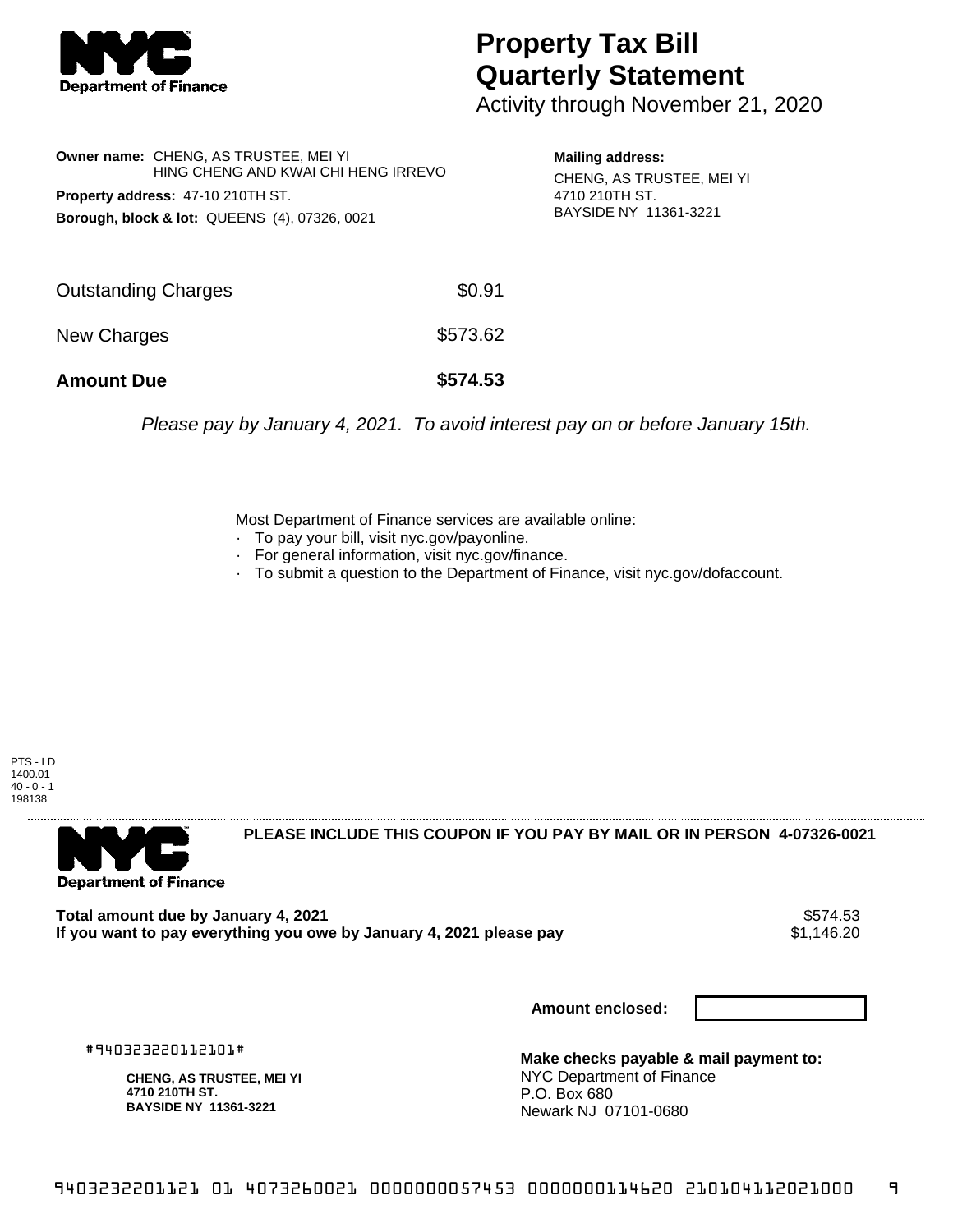

| <b>Billing Summary</b>                                                                                         | <b>Activity Date Due Date</b> |                 | Amount       |
|----------------------------------------------------------------------------------------------------------------|-------------------------------|-----------------|--------------|
| Outstanding charges including interest and payments                                                            |                               |                 | \$0.91       |
| <b>Finance-Property Tax</b>                                                                                    |                               | 01/01/2021      | \$582.24     |
| <b>Adopted Tax Rate</b>                                                                                        |                               |                 | $$-8.62$     |
| <b>Total amount due</b>                                                                                        |                               |                 | \$574.53     |
| <b>Tax Year Charges Remaining</b>                                                                              | <b>Activity Date Due Date</b> |                 | Amount       |
| <b>Finance-Property Tax</b>                                                                                    |                               | 04/01/2021      | \$582.24     |
| <b>Adopted Tax Rate</b>                                                                                        |                               |                 | $$-8.62$     |
| Total tax year charges remaining                                                                               | \$573.62                      |                 |              |
| If you want to pay everything you owe by January 4, 2021 please pay                                            | \$1,146.20                    |                 |              |
| If you pay everything you owe by January 4, 2021, you would save:                                              | \$1.95                        |                 |              |
| How We Calculated Your Property Tax For July 1, 2020 Through June 30, 2021                                     |                               |                 |              |
|                                                                                                                |                               | Overall         |              |
| Tax class 1 - Small Home, Less Than 4 Families                                                                 |                               | <b>Tax Rate</b> |              |
| Original tax rate billed                                                                                       |                               | 21.1670%        |              |
| New Tax rate                                                                                                   |                               | 21.0450%        |              |
| <b>Estimated Market Value \$717,000</b>                                                                        |                               |                 |              |
|                                                                                                                |                               |                 | <b>Taxes</b> |
| <b>Billable Assessed Value</b>                                                                                 |                               | \$28,232        |              |
| Senior Citizen Homeowner                                                                                       |                               | $-14,116.00$    |              |
| \$14,116 x 21.0450%<br><b>Taxable Value</b>                                                                    |                               |                 |              |
| <b>Tax Before Abatements and STAR</b>                                                                          |                               | \$2,970.72      | \$2,970.72   |
| Enhanced Star - School Tax Relief                                                                              |                               | $$-3,280.00$    | $$-659.00**$ |
| Annual property tax                                                                                            |                               |                 | \$2,311.72   |
| Original property tax billed in June 2020                                                                      |                               |                 | \$2,328.96   |
| <b>Change In Property Tax Bill Based On New Tax Rate</b>                                                       | $$-17.24$                     |                 |              |
| ** This is your NYS STAR tax savings. For more information, please visit us at nyc.gov/finance or contact 311. |                               |                 |              |

Please call 311 to speak to a representative to make a property tax payment by telephone.

## **Home banking payment instructions:**

- 1. **Log** into your bank or online bill pay website.
- 2. **Add** the new payee: NYC DOF Property Tax. Enter your account number, which is your boro, block and lot, as it appears here: 4-07326-0021 . You may also need to enter the address for the Department of Finance. The address is P.O. Box 680, Newark NJ 07101-0680.
- 3. **Schedule** your online payment using your checking or savings account.

## **Did Your Mailing Address Change?**

If so, please visit us at **nyc.gov/changemailingaddress** or call **311.**

When you provide a check as payment, you authorize us either to use information from your check to make a one-time electronic fund transfer from your account or to process the payment as a check transaction.